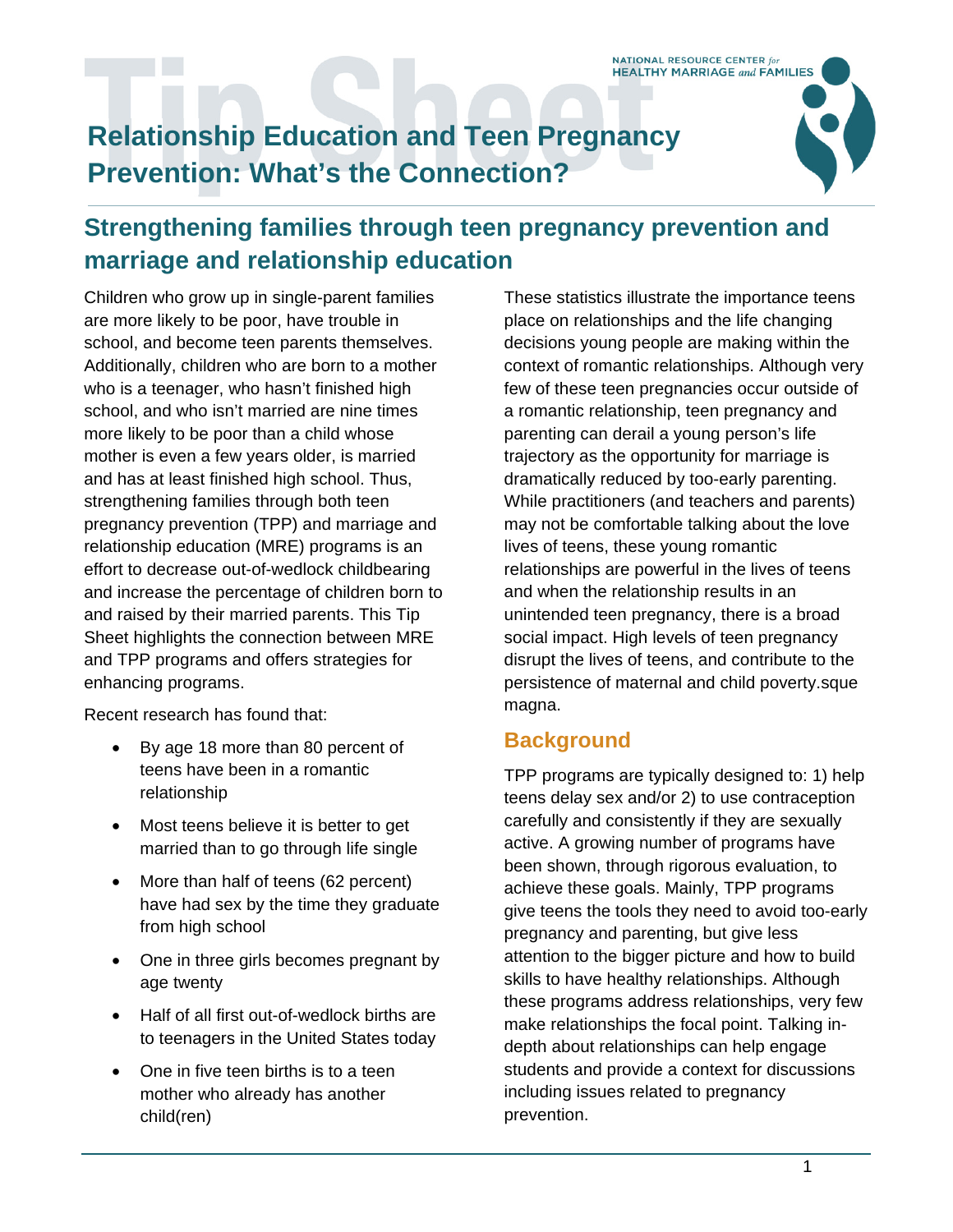TPP curricula teaches teens to:

- Abstain from sex
- Use protection if they plan to have sex to avoid pregnancy and sexually transmitted infections (including HIV)

**Some teens in MRE programs may already be parents, and it is important not to leave them out of the conversation. The decisions they make about relationships are more important than ever for the well-being of their child(ren), and entering an unstable relationship puts them at a high risk of an additional pregnancy.** 

MRE is based on more than twenty years of research into patterns of behavior that protect and preserve relationships as well as patterns that damage relationships. Traditionally, such programs targeted single adults and couples who are dating, engaged, or married, but have evolved to serve young people including teens and tweens just entering relationships. This programming generally seeks to prepare young people for the relationships they will have over the course of their life, including marriage. Teen relationship education aims to enable young people with the knowledge, language and skills to manage their early attractions. MRE for teens also serves to educate young adults about dating violence and to recognize other forms of abuse (like psychological). MRE programs give students the tools they need to have more successful relationships, but often don't provide information about preventing pregnancy, which can affect relationships now and marriage prospects later.

MRE curricula teaches teens to:

- Recognize the characteristics of a healthy relationship
- Become aware of what emotionally and physically abusive relationships look like
- Discover the qualities they desire in a romantic partner
- Set goals for themselves related to partner selection and family formation
- Understand the economic, health and social benefits of having children after marriage
- Learn essential conflict resolution skills
- Gain knowledge of effective communication strategies

TPP and MRE are designed to help teens avoid pregnancy and improve their odds of having successful relationships, respectively. Despite the common linkage of managing intimate partner relationships, too often they do not focus on both.

Countless teens have not seen a healthy relationship modeled. Numerous TPP programs are aware of this and address the topics of dating violence and how to identify the warning signs of an unhealthy or abusive relationship as a way to help teens avoid unhealthy relationships. Accordingly, it is helpful for TPP programs to teach what healthy relationships look like in addition to recognizing violent and unhealthy behaviors. Communication skills, a main focus of MRE programs, can also enhance the content of TPP programs.

Some teens in MRE programs may already be parents, and it is important not to leave them out of the conversation. The decisions they make about relationships are more important than ever for the well-being of their child(ren), and entering an unstable relationship puts them at a high risk of an additional pregnancy.

Generally, skills taught in MRE are within the context of improving teens' communication in various types of relationships—including with their parent(s) and later when they start a career. These same skills can be utilized to help teens communicate with their romantic partner about: their goals for the future, conflicts

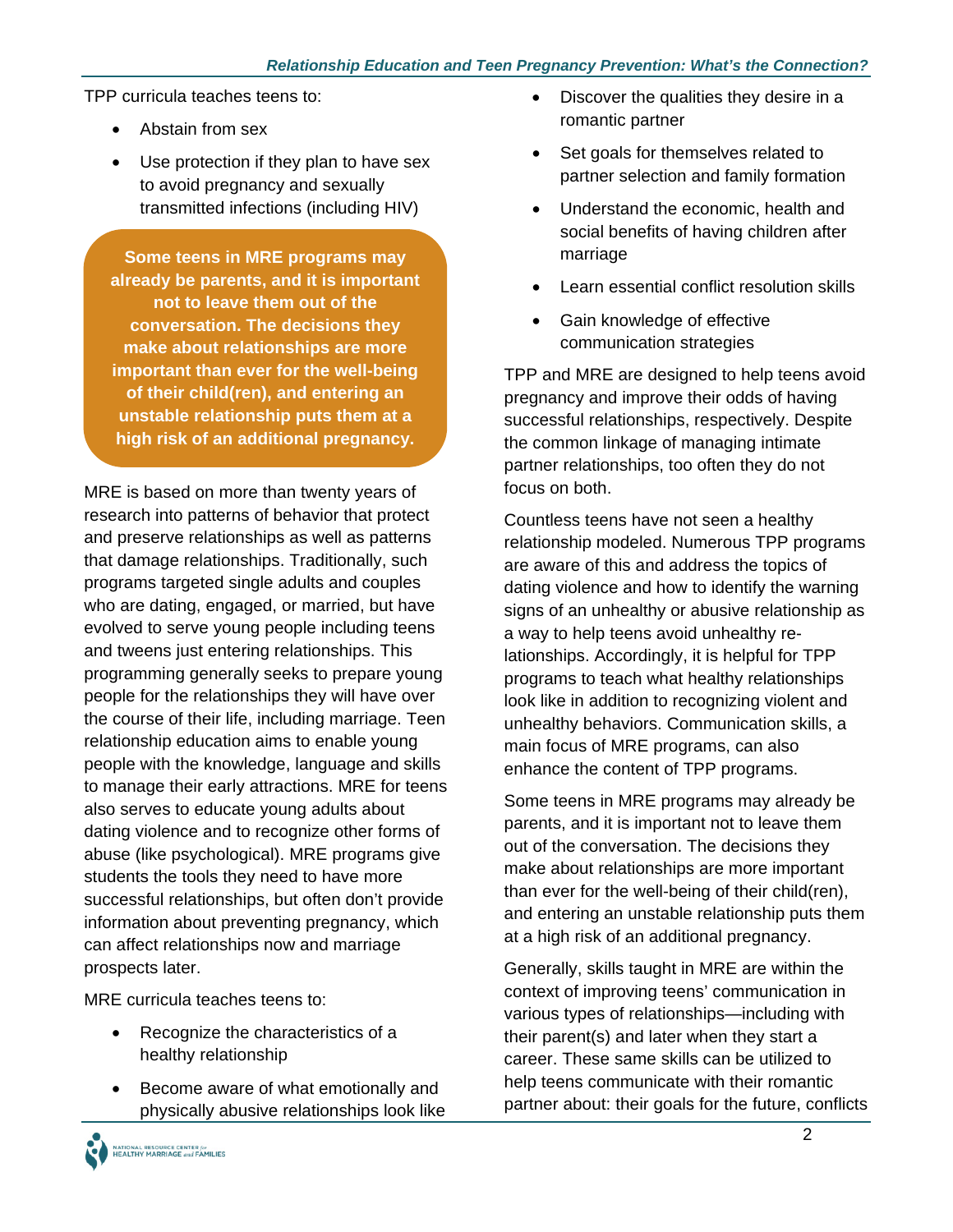that may arise in their relationship, their feelings about whether or not to have sex, and the use of contraception should they choose to be sexually active. These skills can also aid in learning how to handle sexual pressures. Similarly, TPP programs provide teens with practical information to help them avoid sexually transmitted infections and unplanned pregnancies. Teens can use practical examples of abstinence, discussing birth control, protection and other issues related to sex in class to practice and use their new communication skills.

## **Conclusion**

MRE and TPP programs have a shared goal: to improve the lives of the current generation of young people as well as the next. This goal is more likely to be realized by focusing programming within the context of teens' relationships and creating opportunities for teens to discover what they aspire to in a relationship. At the same time, participants can learn about risks and receive practical information and concrete skills to help them navigate romantic relationships.

**One way to engage teens is to facilitate a group discussion about a movie or television show that deals with both relationships and teen pregnancy. For example, the MTV series** *16 and Pregnant* **documents the lives of teen girls and how their lives change when faced with a teen pregnancy. As a result, these girls' relationships—with their family, friends, and the father of their baby also go through remarkable changes. Teens not only like the show and can relate to it, but they can also learn from it. Consider having a screening of** *16 and Pregnant***, or a show with similar themes, and ask teens questions about the impact of the pregnancy on the teen moms' relationships. To watch the show and download discussion guides, go to http://www.stayteen.org/tuned/16-andpregnant.**